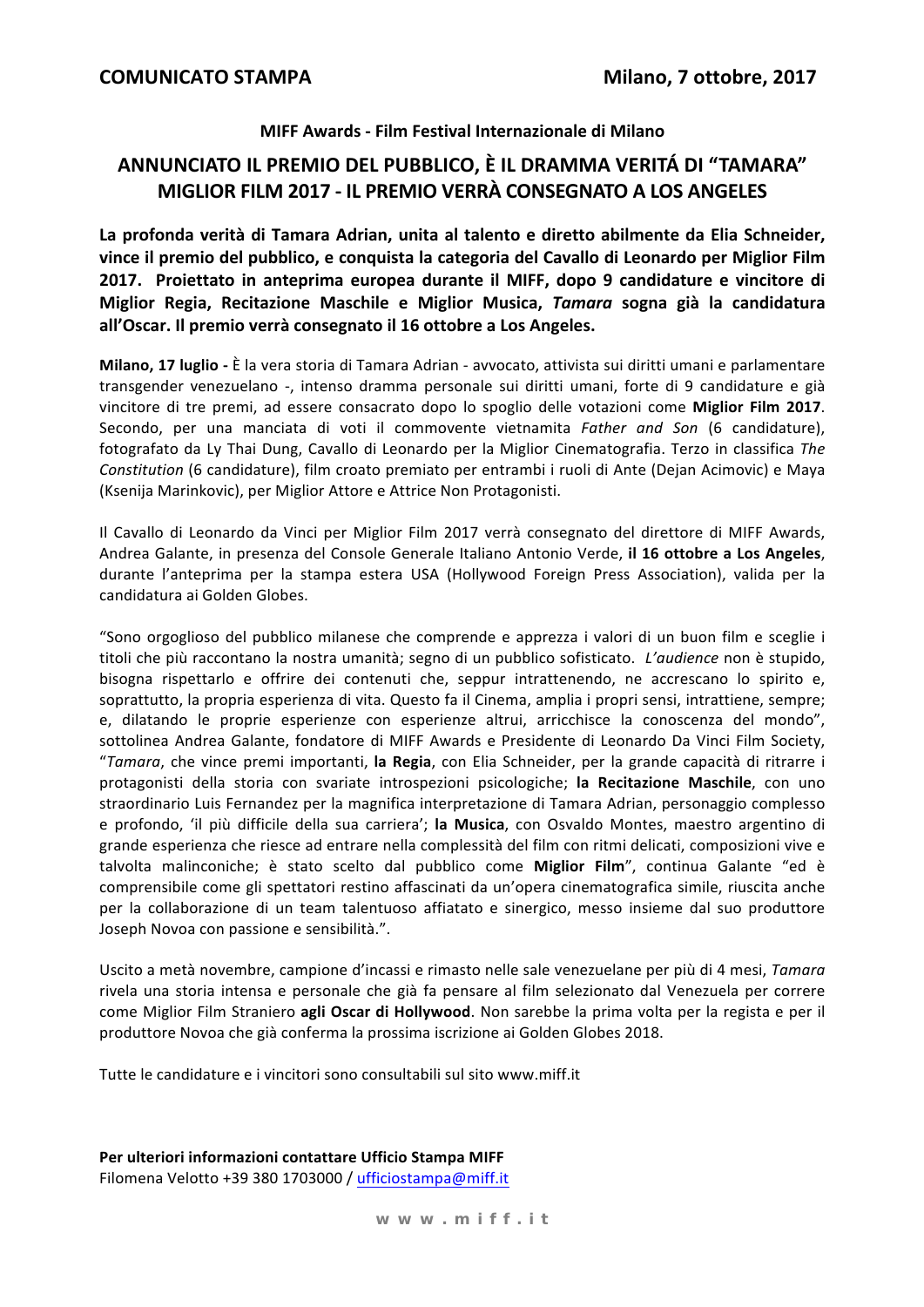## **COMUNICATO STAMPA**

### **SCHEDE FILM VINCITORE CATEGORIA MIGLIOR FILM** ΤΑΜΑΡΑ

PAESE: Venezuela

**DURATA: 120 minuti** 

SINOSSI: Un avvocato di successo, con moglie e due bambini, che viene finalmente a patti con il suo sentire più profondo: diventare una donna. Comincia così un viaggio dove il protagonista affronterà il bisogno di uscire dal proprio corpo per entrare in quella di Tamara, che sente come la sua vera identità... Comincia un viaggio dove i suoi bisogni e le sue azioni metteranno la sua vita familiare a rischio e lo porteranno a prendere decisioni che cambieranno la sua vita per sempre.

La vera storia di Tamara Adrian, parlamentare Venezuelana e attivista internazionale per i diritti umani, corre già per candidarsi ai Golden Globes e agli Oscar 2018.



CAST: Luis Fernandez, Prakriti Maduro, Karina Velasquez, Mimi Lazo

PRODUCER: Joseph Novoa / REGIA: Elia K. Schneider / SCENEGGIATURA: Fernando Butazzoni, Elia K. Schneider / MONTAGGIO: Christian Alexander, Joseph Novoa / MUSICHE: Osvaldo Montes / FOTOGRAFIA: Petr Cikhart / PRODUCTION DESIGNER: Yvo Hernandez

#### **BIOGRAFIE VINCITORI:**

JOSEPH NOVOA (Miglior Film): nato in Uruguay, Novoa, produttore-regista-sceneggiatore, naturalizzato in Venezuela e Stati Uniti, ha iniziato a dirigere serie e film in televisione nel 1990. Il film Sicario, diretto nel 1994. vinse 27 premi internazionali e rimase nelle sale per 35 settimane diventando uno dei più importanti blockbuster del Venezuela e fu scelto per rappresentare il paese agli Oscar dell'Academy. Nella sua carriera ha diretto e prodotto vari film, anche in partnership con sua moglie Elia K. Schneider, ed è membro della Spanish Royal Academy of Films e della Venezuela Academy of Films

ELIA K. SCHNEIDER (Miglior Regia): regista e sceneggiatrice Venezuelana-Americana proveniente dal teatro, è stata selezionata 4 volte per rappresentare con i suoi film il Venezuela agli Oscar dell'Academy. Il suo ultimo film Punto y Raya (2005) ha vinto 30 premi internazionali. Attualmente è impegnata nella pre-produzione del suo prossimo film The Black Stork, di una serie tv e uno spettacolo teatrale che sarà sulla scena di New York nel 2017.

LUIS FERNANDEZ (Miglior Recitazione Maschile): Attore, scrittore e regista nativo del Venezuela, noto per le sue performance in film come Francisco de Miranda. Premiato come miglior attore per la sua performance in Caracas, amore fino alla morte, Un sueño en el Abismo e Desnudo con Naranjas; ha creato come regista teatrale gli spettacoli di maggior successo degli ultimi anni in Venezuela.

OSVALDO MONTES (Miglior Musica): nato in Argentina, è un compositore e produttore musicale pluripremiato conosciuto e rinomato soprattutto nell'ambiente latino e canadese. Negli anni '70 lavorò con icone della musica come Los Calchakis e Mercedes Sosa; ma è conosciuto anche per il suo lavoro in Cachimba (2004), Plata quemada (2000) e El lado oscuro del corazón (1992). La sua esperienza lo ha reso sempre molto versatile e abile nel dare dei contributi originali e importanti nell'industria cinematografica.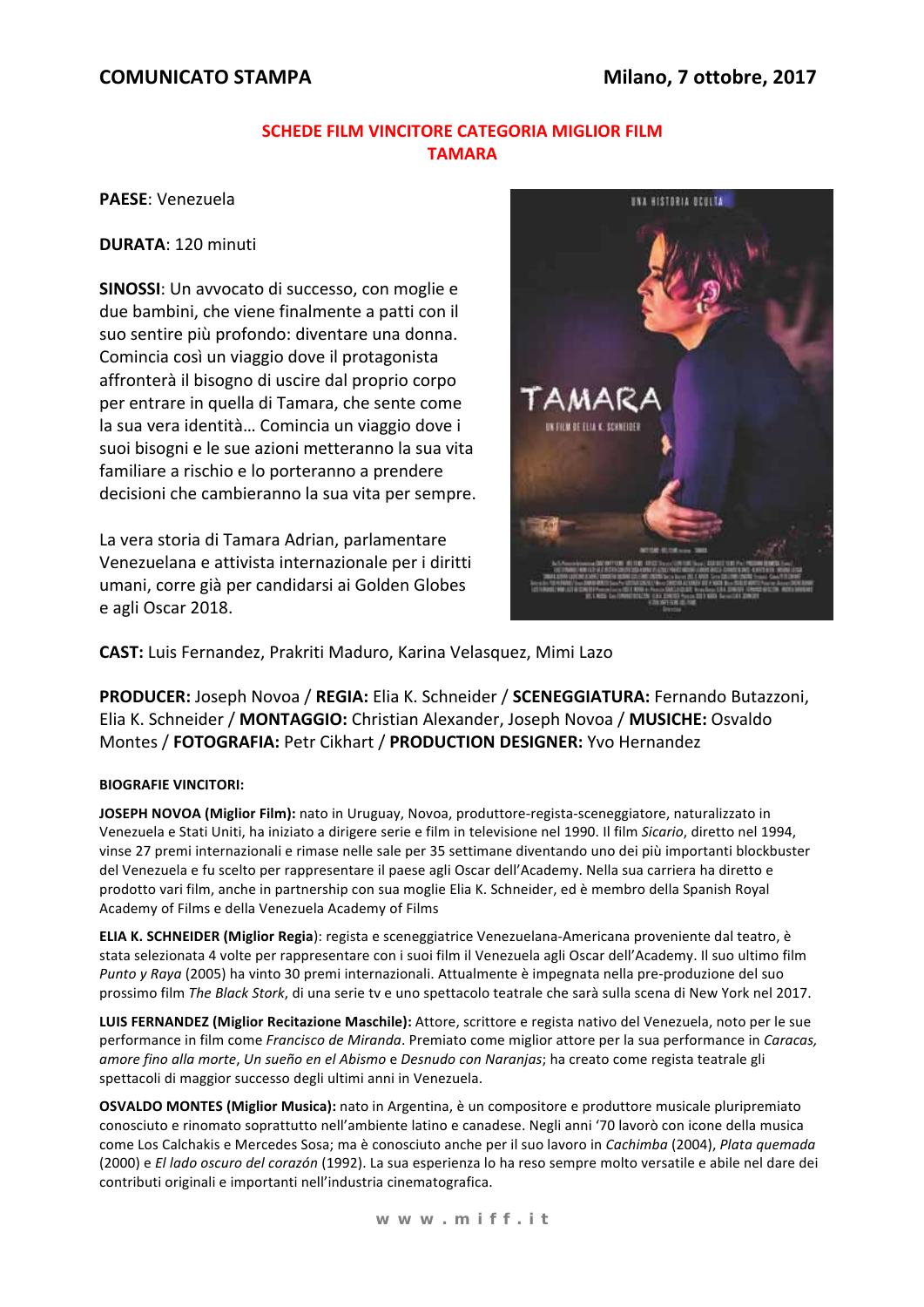# **COSA DICONO DI TAMARA**

### **CONTRAPUNTO**

http://contrapunto.com/mobile/noticia/el-derecho-a-ser-103621/

## **EL NACIONAL**

http://www.el-nacional.com/escenas/iTamarai-busca-debate-mediointolerancia\_0\_950905218.html

## **CLIMAX**

http://elestimulo.com/climax/la-intimidad-protegida-de-tamara-adrian/

## **GLOBOVISION**

http://globovision.com/article/tamara-llega-para-avivar-el-debate-sobre-los-transexuales-envenezuela

http://globovision.com/article/pelicula-tamara-inspirada-en-diputada-transgenero-se-estrena-ennoviembre

http://globovision.com/article/este-es-el-trailer-oficial-de-la-pelicula-venezolana-tamara

## **ESTAMPAS**

http://www.eluniversal.com/noticias/estilo-vida/estampas-muestra-rol-mas-vulnerable-luisfernandez\_625775

## **AMOIRALCINE.COM**

http://www.amoiralcine.com/criticas/critica-de-tamara/

## **EL NACIONAL**

http://www.el-nacional.com/escenas/Luis-Fernandez-dialogo-contiendaelectoral\_0\_952105170.html

### **ESTAMPAS**

http://www.estampas.com/entretenimiento/161106/luis-fernandez-ser-mujer-es-demasiadocomplicado

### **LUISA UGUETO-DESDE LA PLAZA**

http://www.desdelaplaza.com/columnistas/desde-la-butaca/tamara-impecable-reflexiva/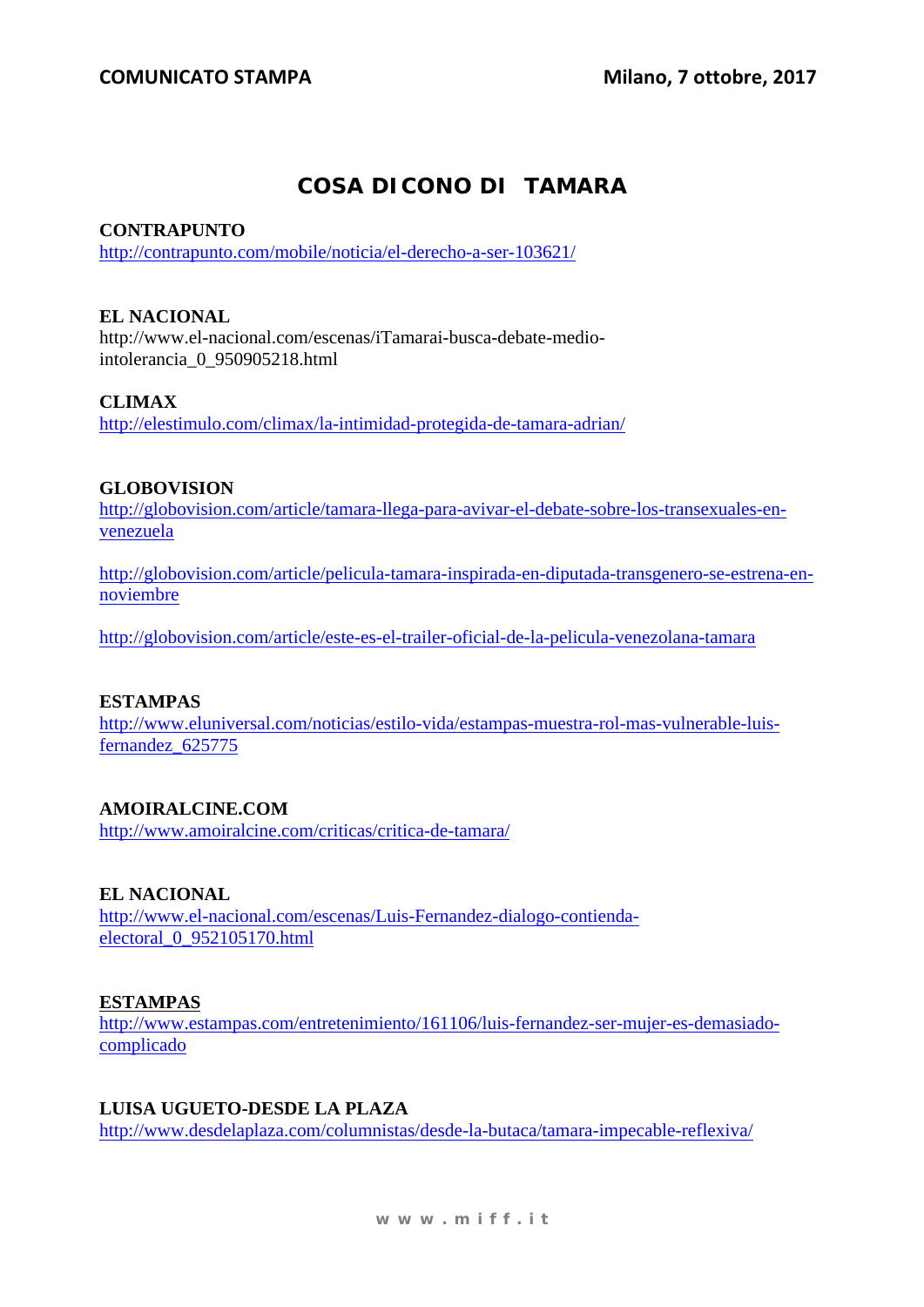## **COMUNICATO STAMPA**

### **RESENAS CINEFILAS-Ernesto Soltero**

**http://resenacinefila.blogspot.com/2016/11/critica-al-dia-tamara-venezuela-2016-de.html** 

### **ESTRENO INDIA**

**http://m.primicia.com.ve/placeres/tamara-representara-a-venezuela-en-festival-de-laindia.html**

### **UNIVERSAL**

http://www.eluniversal.com/noticias/cine/tamara-estrenara-festival-internacional-india\_626873

### **PRODAVINCI**

**http://prodavinci.com/2016/11/12/vivir/tamara-un-relato-de-identidades-transgredidaspor-indira-rojas/**

### **EL NACIONAL**

https://www.facebook.com/elnacionalfb/posts/10154355884454440

### **VICTOR X- HISPANIC MANIA**

http://www.hispanicmania.com/2016/12/tamara-el-profesor-universitario-que.html?spref=tw

### EL NUEVO HERALD - MIAMI

http://www.elnuevoherald.com/noticias/mundo/america-latina/venezuelaes/article112772383.html

http://www.elnuevoherald.com/noticias/mundo/america-latina/venezuelaes/article49365260.html

http://www.buhola.com/tags/tamara

### DIARIO LAS AMERICAS – MIAMI

http://www.diariolasamericas.com/florida/la-pelicula-venezolana-tamara-se-estrena-este-viernesmiami-n4110247

### EL NUEVO HERALD – MIAMI http://www.elnuevoherald.com/entretenimiento/cine/article122849234.html

http://miami.edgemedianetwork.com/entertainment/reviews/213529/\_review ::\_tamara\_(mifo\_fi lm\_festival)

UNIVERSAL-FEST CHICAGO https://www.facebook.com/elia.k.schneider.3/posts/10211858723960209

http://www.windycitymediagroup.com/lgbt/Trans-film-makes-splash-at-Chicago-Latino-Film-Festival/59135.html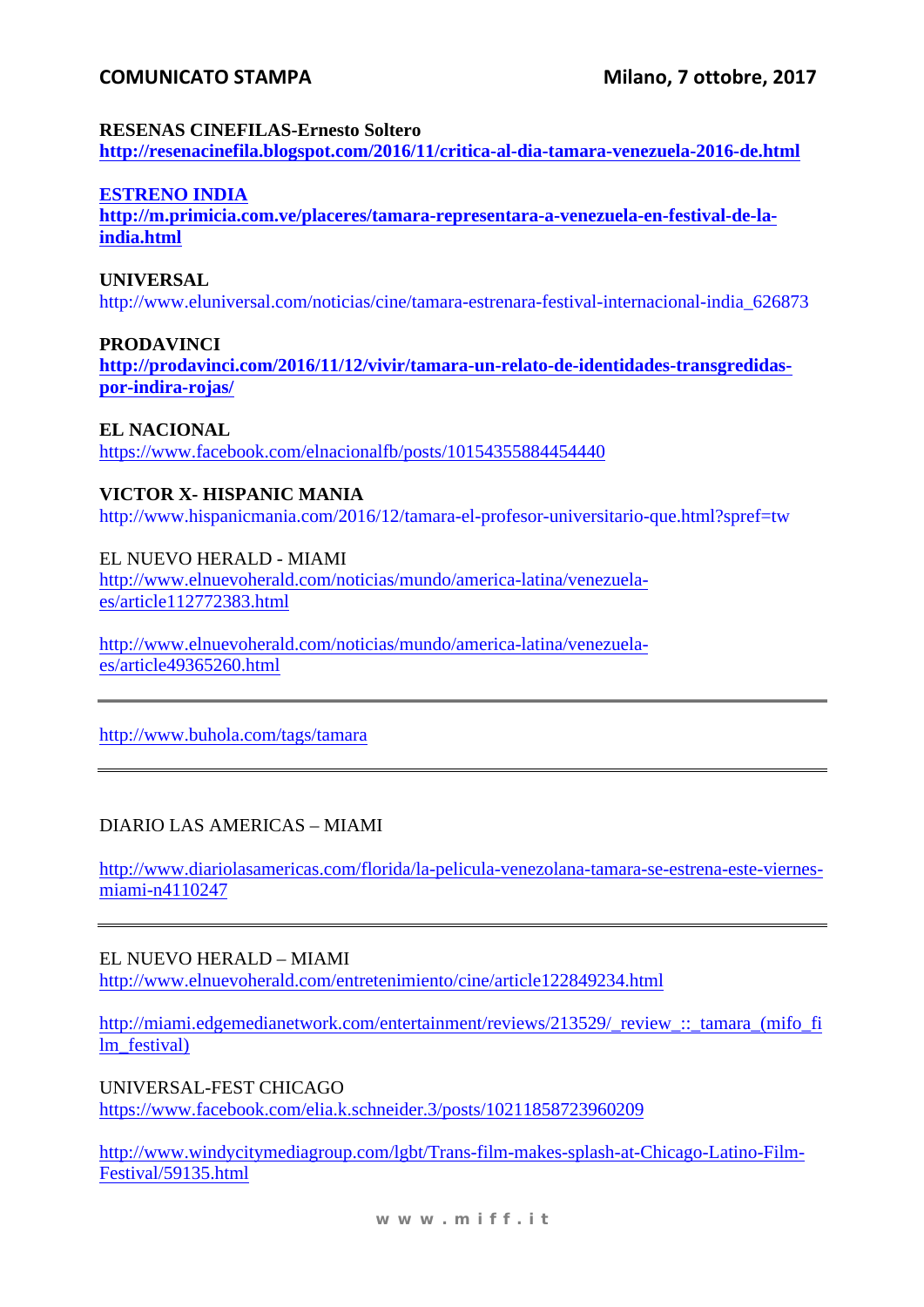### **OUT FEST**

Tamara International Narrative (Venezuela/Uruguay/Peru, 2016, 142 min) Directed By: Elia K. Schneider Cast: Luis Fernandez, Prakriti Maduro, Mimi Lazo

This extraordinary biopic follows the true story of Venezuela's first transgender politician Tamara Adrián. Conservative Tomás builds a life as a successful lawyer and devoted husband and father, despite having always felt female on the inside. A sojourn in Paris frees Tamara to assert herself, and a lengthy battle with Venezuelan authorities over misgendered ID papers turns her into an activist who eventually decides to run for office. Powerful performances anchor this acclaimed portrait of a real-life, present-day heroine.

### PRESS-TAM-FRASES

" acclaimed portrait of real - life , present -day heroine"

" extraordinary biopic" "poweful performances"

OUT FEST

------------------------------------------------------------------------- "Brilliant Cinematic Masterpiece"

"venezuelan masterpiece by Elia k Schneider" "most interesting film to hit the festival"

THE BETTER INDIA By Aditi Pateardhan

------------------------------------------------------------------------------ 47 th MID FEST IFF of Goa India

"Narrated with great accurancy and good pace"

- " Tamara is an emotional , intense and acceptance travel within a human being"
- " Tamara is a Universal film"
- " Schneider's direction is sensitive"
- " story of empowerment , struggle and gender equality"
- " most nominated film ( 9 nominations) in the MIFF

Cine Vista By Sara M rios

---------------------------------------------------------------------------------------

"Tamara" succesfully blurs the borders between male and female"

Amos Lassen reviews

http://www.eluniversal.com/noticias/cine/tamara-representara-venezuela-prestigiosooutfest-los-angeles\_659753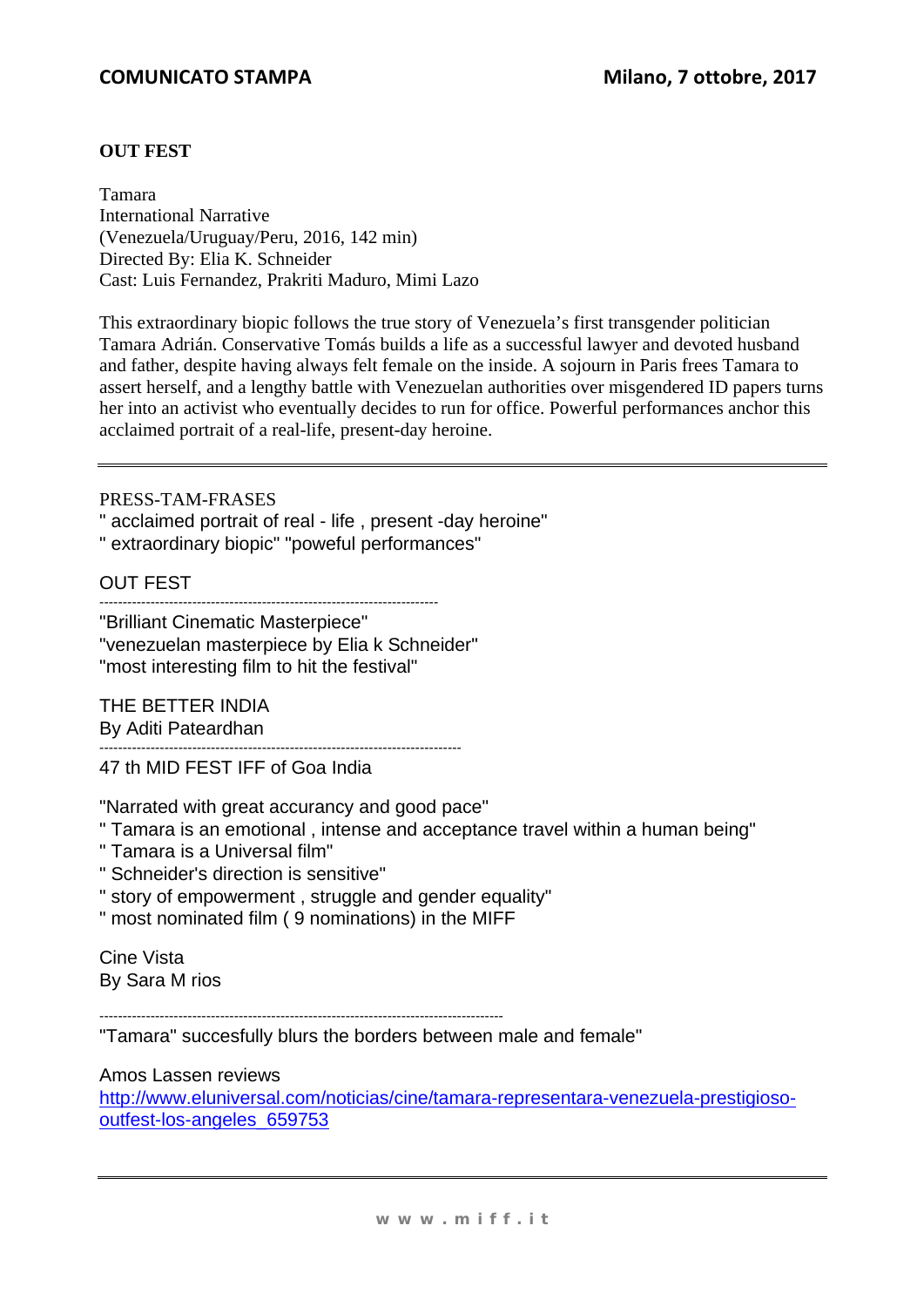# **I PREMI DI TAMARA FINO AL MOMENTO ATTUALE**

SBIFF – Santa Barbara International Film Festival – USA Official Selection – Best Film – New Vision Award 2017

9 Nominations – Pre-Selection from Venezuela – PLATINO AWARDS

9 Nominations – Milan International Film Festival - ITALY Awards "Cavallo di Leonardo"

Winner of four AWARDS "Cavallo di Leonardo" BEST FILM – Joseph Novoa (Producer) BEST DIRECTOR - Elia K. Schneider BEST ACTOR – Luis Fernandez BEST MUSIC – Osvaldo Montes

"SEGIB" AWARD to the screenplay – to uphold the human rights-Iberoamerican General Secretary – Ibermedia - SPAIN

CENTERPIECE Event – International Film Festival of India - GOA Official Selection –

Special Presentation MIAMI – FL - USA

Official Selection – CHICAGO Latino International Film Festival - USA CLOSING CEREMONY

Official Selection –  $6<sup>th</sup>$  PHILADELPHIA Latino Film Festival –USA Official Selection -  $35<sup>th</sup>$  OUT FEST Los Angeles – CA – USA Official Selection – Fine Arts Film Festival – Rep. Dominicana Official Selection- OPENING Night – Festival of Bogota-Colombia Official Selection- OPENING Night- Festival Yale University-NY-USA

The film # 1 audience in Caracas and 6 months in the Venezuelan Theaters.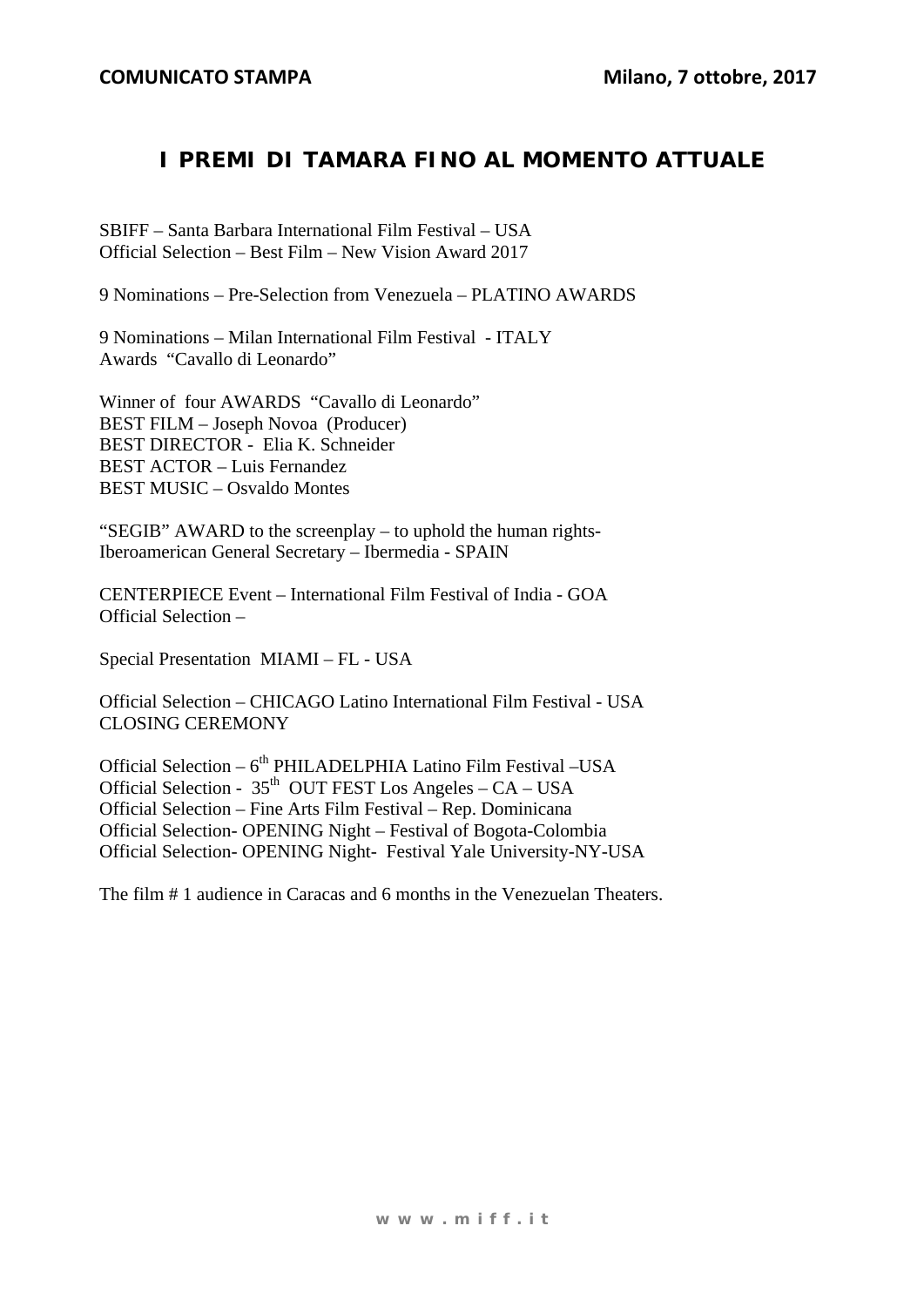# **MIFF AWARDS 2017 VINCITORI / WINNERS**

MIGLIOR FILM (PREMIO DEL PUBBLICO) / BEST FILM (AUDIENCE AWARD) TAMARA (Venezuela, Francia)

MIGLIOR FILM IN LINGUA ITALIANA / BEST ITALIAN LANGUAGE FILM TUTTO QUELLO CHE VUOI (Italia)

> MIGLIOR DOCUMENTARIO / BEST DOCUMENTARY ICARUS (USA)

MIGLIOR REGIA / BEST DIRECTING ELIA K. SCHNEIDER per TAMARA (Venezuela)

MIGLIOR SCENEGGIATURA / BEST SCREENWRITING PAUL SHOULBERG per THE GOOD CATHOLIC (USA)

MIGLIOR CINEMATOGRAFIA / BEST CINEMATOGRAPHY LY THAI DUNG per FATHER AND SON (Vietnam)

> MIGLIOR MONTAGGIO / BEST EDITING STEFAN AVALOS per STRAD STYLE (USA)

MIGLIOR RECITAZIONE MASCHILE / BEST ACTING PERFORMANCE MALE LUIS FERNANDEZ per TAMARA (Venezuela)

MIGLIOR RECITAZIONE FEMMINILE / BEST ACTING PERFORMANCE FEMALE OLIVIA LONSDALE per SILK ROAD (Olanda, Spagna)

MIGLIOR ATTORE NON PROTAGONISTA / BEST SUPPORTING ACTOR DEJAN ACIMOVIC per THE CONSTITUTION (Croazia)

MIGLIOR ATTRICE NON PROTAGONISTA / BEST SUPPORTING ACTRESS KSENIJA MARINKOVIC per THE CONSTITUTION (Croazia)

MIGLIOR SCENOGRAFIA / BEST PRODUCTION DESIGN ROTISLAV ZAKROCHINSKY per WAITING FOR CHARLOTTE DE CORDAY PROJECT (Russia)

MIGLIOR MUSICA O COLONNA SONORA / BEST MUSIC OR SOUNDTRACK OSVALDO MONTES per TAMARA (Venezuela)

> MENZIONE SPECIALI / SPECIAL MENTION THE GATEWAY BUG (USA)